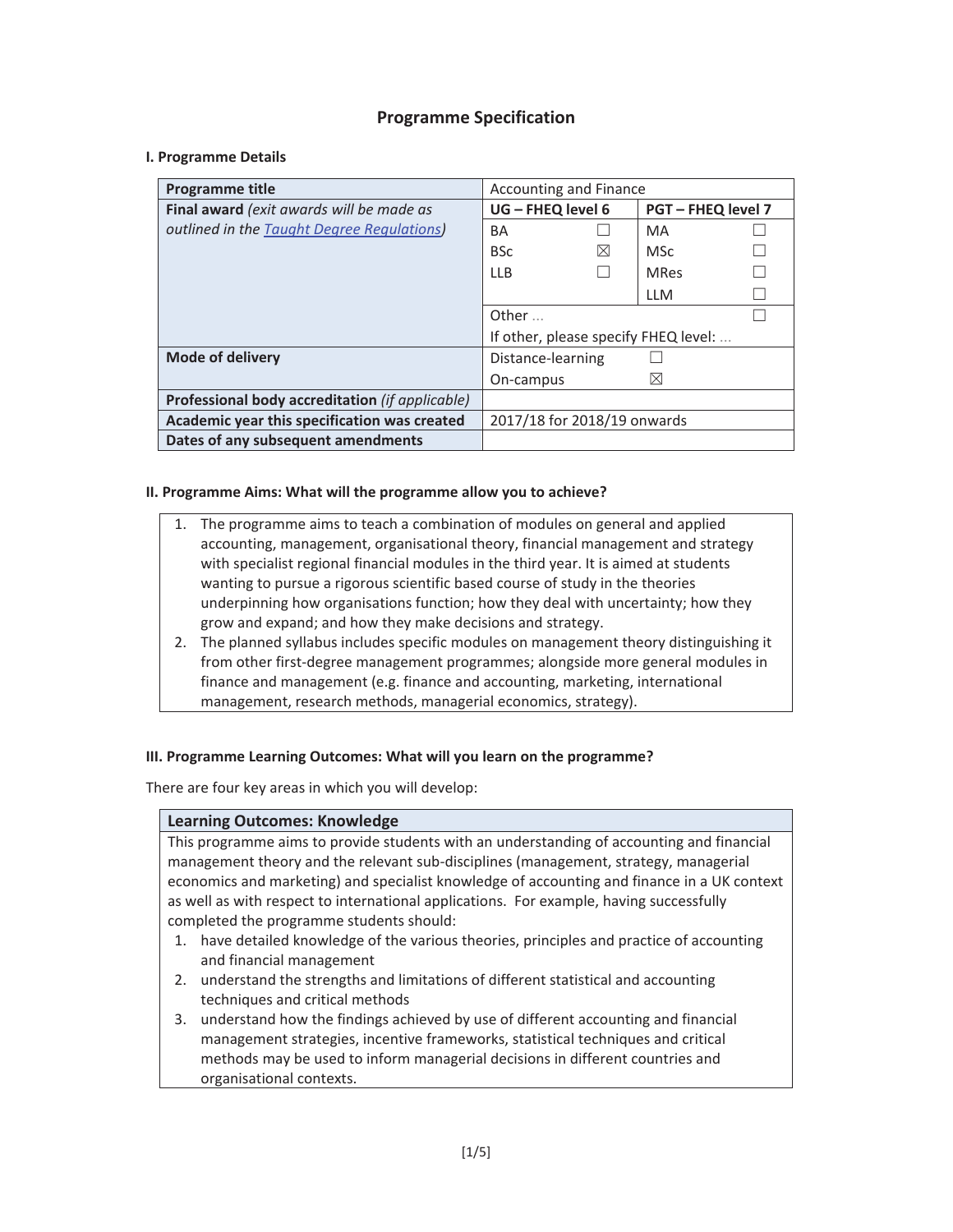- 4. understand the limits and effectiveness of different accounting, financial management, organisational, and other regulatory systems
- 5. understand the different roles played by managers in different functions and cultures
- 6. understand how far factors associated with the global and local cultural context influence decision-making within organisations

| <b>INTIGURE ACCISION MARINE WILLIAM OF SUMBALIONS</b><br><b>Typical Teaching Methods</b>                                                                                                                                                                                                                                                            | <b>Typical Assessment Methods</b>                                                                                                                                                                                                                                     |
|-----------------------------------------------------------------------------------------------------------------------------------------------------------------------------------------------------------------------------------------------------------------------------------------------------------------------------------------------------|-----------------------------------------------------------------------------------------------------------------------------------------------------------------------------------------------------------------------------------------------------------------------|
| Knowledge of theoretical and empirical analysis<br>in accounting and financial management is<br>developed via weekly lectures and tutorials in<br>which a particular topic is introduced and<br>discussed. Students are guided in their reading<br>and independent study on particular topics. In<br>the accounting modules students also carry out | The assessment procedures involve<br>coursework assignments, tests and<br>unseen examinations. They provide<br>students with opportunities to<br>demonstrate their knowledge and<br>understanding of the content and systems<br>taught in lectures, tutorials and the |
| exercises, while in the quantitative techniques<br>module they learn how to use a statistical<br>package and how to generate and interpret<br>results. Lectures are led by an academic while<br>tutorials offer students an opportunity to debate<br>ideas, present their work and communicate.                                                     | literature.                                                                                                                                                                                                                                                           |

## **Learning Outcomes: Intellectual (thinking) skills**

Having successfully completed the programme, students should be able to handle concepts and principles in the subject areas taught. Students should be able to:

- 1. explain and interpret concepts in accounting and financial management, understand theoretical models and their relevance in different organisational structures and cultural contexts
- 2. identify how far techniques, conventions and practice differ across cultures, and to show why
- 3. appraise and assess empirical analyses and evidence
- 4. interpret and critically assess the applications made of standard models in different cultural contexts

| <b>Typical Teaching Methods</b>                   | <b>Typical Assessment Methods</b>            |
|---------------------------------------------------|----------------------------------------------|
| Lectures are led by an academic and their         | The assessment procedures involve            |
| purpose is to provide a synthesis of the          | assignments and examinations. They           |
| theoretical and empirical analysis on particular  | provide students with opportunities to       |
| topics and to encourage students to think about   | demonstrate their intellectual skills.       |
| key intellectual questions and issues in          | Coursework and written examinations test     |
| accounting international financial management.    | students' ability to use data and analytical |
| Tutorials offer students an opportunity to debate | models to inform managerial                  |
| ideas discussed in the lectures, to present their | decisions/strategies.                        |
| work, to problem solve and to learn via open      |                                              |
| discussion in small groups. Students are          |                                              |
| encouraged to develop their own thinking on       |                                              |
| topics based on readings, lectures and class      |                                              |
| discussions. The theoretical material in the      |                                              |
| module encourages the development of              |                                              |
| analytical and conceptual skills, while the more  |                                              |
| applied and empirical subjects develop students'  |                                              |
| ability to apply techniques and assess empirical  |                                              |
| data and evidence.                                |                                              |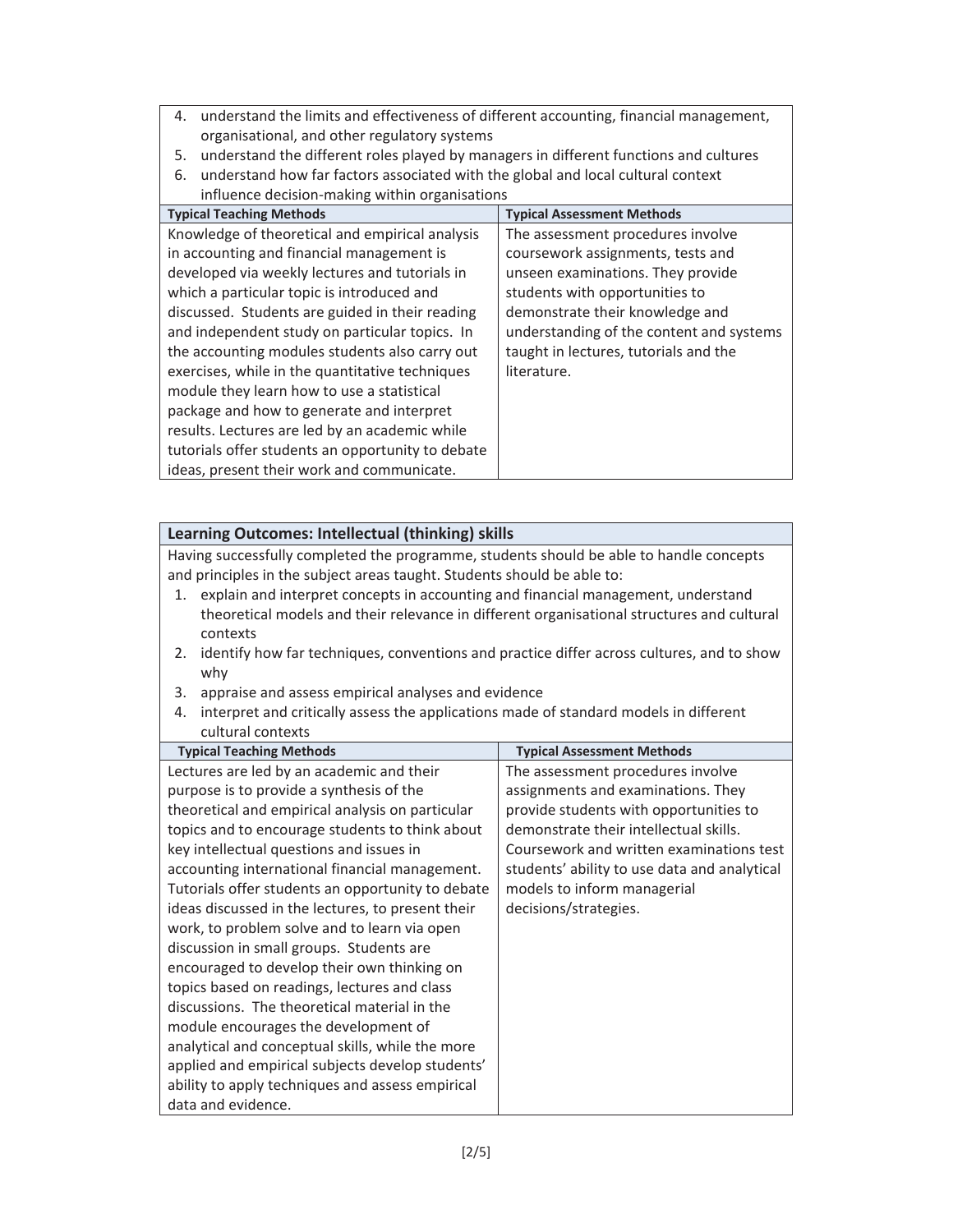| <b>Learning Outcomes: Subject-based practical skills</b>                                     |                                                |  |  |  |
|----------------------------------------------------------------------------------------------|------------------------------------------------|--|--|--|
| Having successfully completed the programme, students should be able to apply knowledge      |                                                |  |  |  |
| and principles in accounting and financial management, and to apply basic models.            |                                                |  |  |  |
| Specifically, he/she should be able to:                                                      |                                                |  |  |  |
| construct and apply models, systems, and techniques<br>1.                                    |                                                |  |  |  |
| interpret financial statements and accounts of businesses and other organisations<br>2.      |                                                |  |  |  |
| 3.<br>apply different conventions and techniques to construct financial statements, accounts |                                                |  |  |  |
| and reports                                                                                  |                                                |  |  |  |
| explain how models learned in the programme may be used to inform managerial<br>4.           |                                                |  |  |  |
| decisions in different countries and organisational contexts                                 |                                                |  |  |  |
| assess and appraise models, systems and techniques taught in the programme<br>5.             |                                                |  |  |  |
| use statistical techniques and appropriate computer software<br>6.                           |                                                |  |  |  |
| understand and critically appraise case studies and qualitative research<br>7.               |                                                |  |  |  |
| <b>Typical Teaching Methods</b>                                                              | <b>Typical Assessment Methods</b>              |  |  |  |
| The programme offers students the opportunity                                                | These applied skills are assessed via          |  |  |  |
| to develop applied skills including: the ability to                                          | coursework assignments, tests and              |  |  |  |
| use library-based databases to carry out                                                     | written examinations.                          |  |  |  |
| literature searches; reading and synthesis skills;                                           |                                                |  |  |  |
| essay writing skills; accounting methods and                                                 |                                                |  |  |  |
| techniques; use of a statistical package and                                                 |                                                |  |  |  |
| quantitative and qualitative techniques. The                                                 |                                                |  |  |  |
| tutorials, coursework and examinations                                                       |                                                |  |  |  |
| encourage students to demonstrate their                                                      |                                                |  |  |  |
|                                                                                              | knowledge and understanding of the theoretical |  |  |  |
|                                                                                              | and empirical content and to appreciate the    |  |  |  |
| contours of debate in management science. In                                                 |                                                |  |  |  |
|                                                                                              | the Quantitative and Analytical Techniques     |  |  |  |
| module almost half the tutorial hours are held as                                            |                                                |  |  |  |
| computer lab sessions. In the accounting                                                     |                                                |  |  |  |
| modules unseen written examinations test the                                                 |                                                |  |  |  |
| students' ability to inform decision-making on                                               |                                                |  |  |  |
| the basis of data and analytical models taught in                                            |                                                |  |  |  |
| the classroom and the literature. Each module                                                |                                                |  |  |  |
| requires a weekly commitment of three hours to                                               |                                                |  |  |  |
| attend lectures and tutorials, for the remainder                                             |                                                |  |  |  |
| of the time students are encouraged and                                                      |                                                |  |  |  |
| expected to undertake substantial preparation                                                |                                                |  |  |  |
| by reading about the topic, carrying out                                                     |                                                |  |  |  |
| exercises and preparing for tutorial discussions.                                            |                                                |  |  |  |
| The dissertation requirement aims to develop an                                              |                                                |  |  |  |
| awareness of how the basic content and                                                       |                                                |  |  |  |
| principles can be transferred in different                                                   |                                                |  |  |  |
| industries and global applications.                                                          |                                                |  |  |  |

# **Learning Outcomes: Transferrable skills**

Having successfully completed the programme, students should be able to transfer intellectual and practical skills to:

1. participate in the labour market at degree level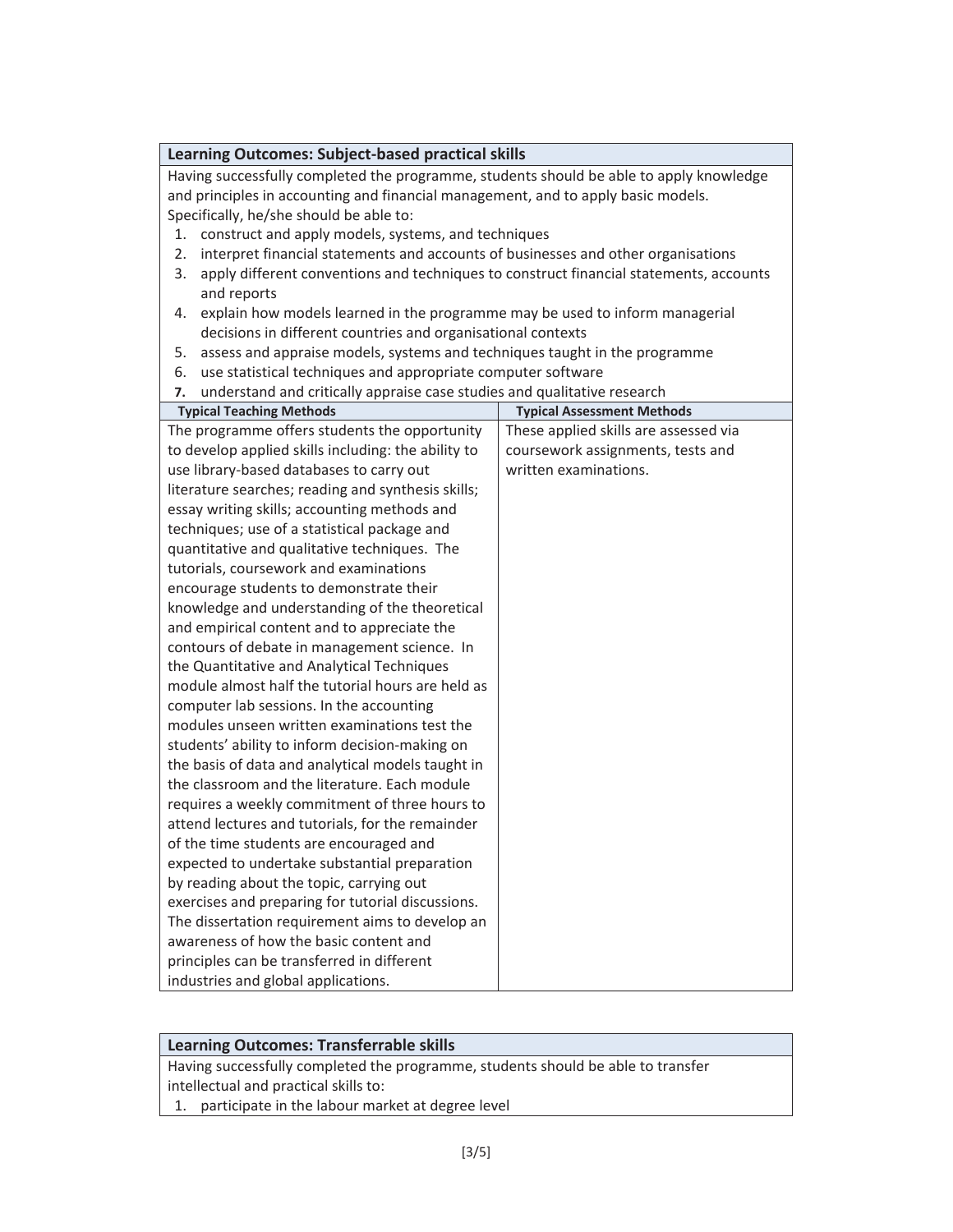- 2. think from first principles to conceptualise and analyse management problems
- 3. solving actual problems in the workplace
- 4. have an understanding of how organisations function, and of the managerial, organisational and financial constraints they face
- 5. estimate the extent to which the skills learned can be transferred between different organisations, and to make any modifications necessary
- 6. estimate the extent to which the skills learned can be transferred between economic and cultural contexts, and to make any modifications necessary
- 7. build on their knowledge to acquire experience and additional skills via specialised professional training
- 8. (in the case of those attaining a good 2.1 or first class honours degree) have a good grounding that will prepare them for postgraduate study

| <b>Typical Teaching Methods</b>                   | <b>Typical Assessment Methods</b>        |
|---------------------------------------------------|------------------------------------------|
| Students are taught to develop their ability to   | Transferable skills are assessed via     |
| think form first principles, to analyse different | formative assessment in tutorials and    |
| management contexts and to problem solve.         | computer lab sessions and via coursework |
| Small group teaching via tutorials encourages     | assignments, tests and written and oral  |
| communication skills and teamwork. The            | examinations.                            |
| accounting modules develop numeracy skills and    |                                          |
| the ability to apply financial techniques, while  |                                          |
| the quantitative techniques module shows          |                                          |
| students how to use statistical software and how  |                                          |
| to generate and interpret empirical results.      |                                          |
| Written communication skills are enhanced via     |                                          |
| essay writing and the independent study project   |                                          |
| (dissertation). The programme provides students   |                                          |
| with opportunities to apply their understanding   |                                          |
| of management and finance to various              |                                          |
| organisational and cultural contexts.             |                                          |

## **General statement on contact hours – undergraduate programmes**

All full-time undergraduate programmes consist of 120 credits per year, in modules of 30 or 15 credits. They are taught over 10 or 20 weeks. The programme structure shows which modules are compulsory and which optional.

As a rough guide, 1 credit equals approximately 10 hours of work. Most of this will be independent study (see https://www.soas.ac.uk/admissions/ug/teaching/). Also included are class time, which may include lectures, seminars and other classes. Some subjects may have more class time than others – a typical example of this are language acquisition modules. In the School of Finance and Management, all undergraduate modules have a two-hour lecture every week and also, starting in the second week of teaching, a one-hour seminar every week.

More information can be found on individual module pages.